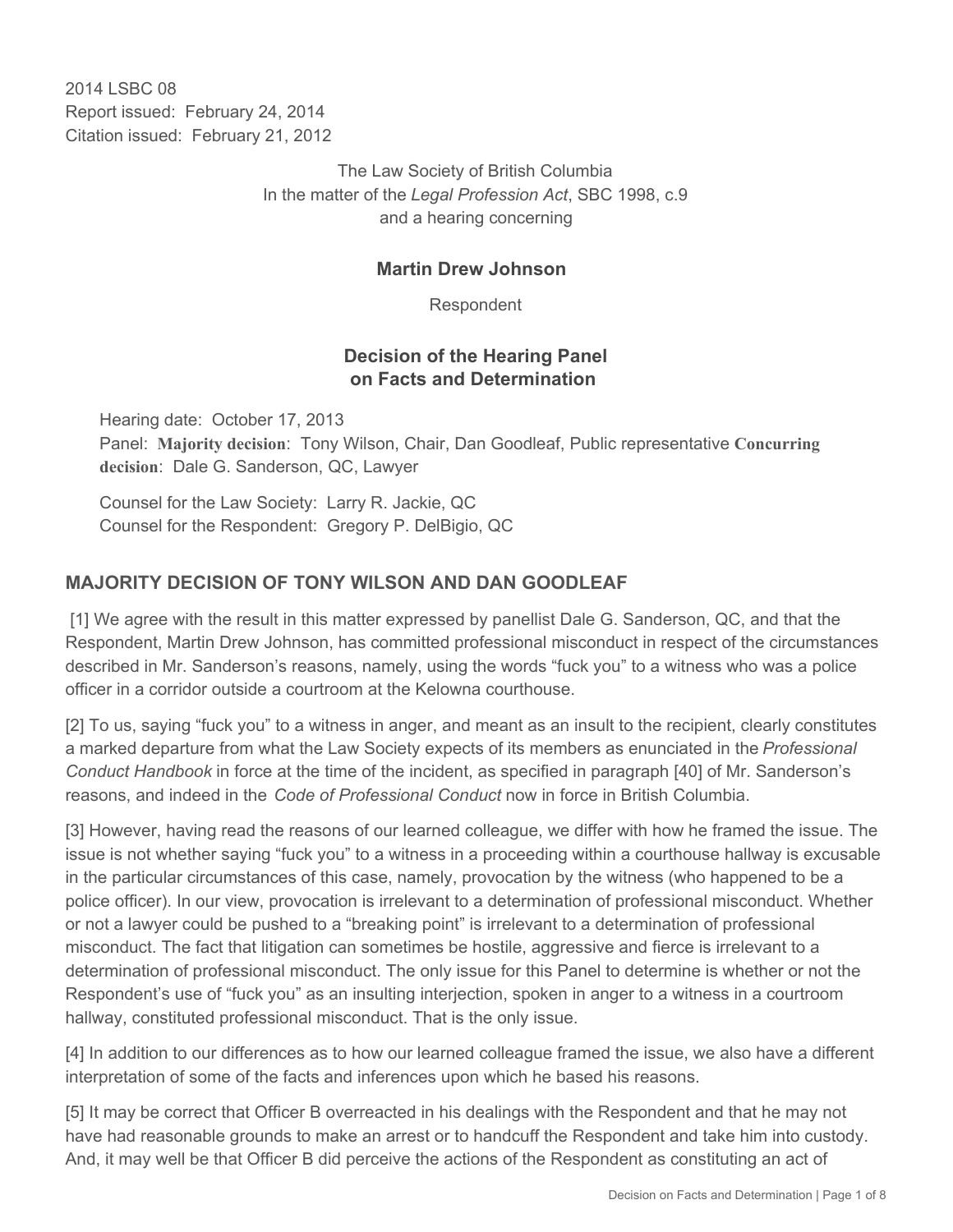assault. But based on the evidence, we cannot say that the conduct of Officer B was both "extreme and unnecessary" given that the Officer and the Respondent were "nose to nose". Nor can we agree that the Respondent was "paraded" down the hall, as stated in paragraph [41]. On the contrary, the Court Sheriff's evidence was that he assisted Officer B in "escorting" Mr. Johnson down the hall.

[6] As for whether or not the words "fuck you" were spoken in anger, there is evidence from Crown Counsel that the Respondent became angry, and the demeanour of both the Respondent and Officer B were heated and volatile at the time they were "nose to nose" and moments later when the Respondent uttered the words "fuck you". Accordingly, it is the view of the Majority that the words were spoken in anger, and not innocuously or harmlessly. Indeed, under the circumstances, it is clear the Respondent could not have used those words in these particular circumstances without the words being meant as an insult and spoken, no matter how loudly, in anger.

[7] Likewise, we do not see the facts of this case as an over-aggressive police officer provoking a lawyer into uttering a verbal insult, leading to a citation from the Law Society. Although Officer B might have taken more proactive steps to diffuse the situation, we believe the Respondent had a higher duty to avoid putting himself into the position where the police officer and Mr. Johnson were "nose to nose", leading to the expletive being angrily uttered by him.

[8] Obviously, we recognize that the use of the word "fuck" in its various word combinations and permutations isn't as taboo as it used to be. For good or for bad, it is not uncommon to hear the word in its various forms on television or in the movies. Despite the argument that it is still "profane", we all know it is used in everyday conversation harmlessly and innocuously, although one probably would not use it with one's mother or with small children in the room. It is used in humour, literature and music. It is used when one stubs one's toe, falls down skiing, makes a mistake, or even as a form of self-deprecation. It is used by athletes in sports, and by disappointed or excitable fans. It has been used by presidents, prime ministers, Nobel laureates and Academy Award winners. Its use is not going away, and nor should it. Consequently, we wish to make it clear that our decision is not meant to deny the use of a word in the English language that people may hear or use all the time, or otherwise interfere with one's freedom of speech. Rather, we wish to make it clear to members of the profession, that insults or profanity, if uttered in anger (whether using the f-word or not), directed to a witness, another lawyer, or member of the public in the circumstances and the place in which it was used by the Respondent, are not acceptable and can constitute professional misconduct.

[9] We also wish to make it abundantly clear that there should not be a defence of "provocation" as suggested by our learned colleague. Although the Majority agrees that the Respondent had committed professional misconduct by uttering those words in anger within a courthouse, we believe that the Respondent had an obligation to ignore any "provocation" by the witness, "rise above the fray", and act with civility and integrity in a dignified and responsible way that lawyers are expected to act, notwithstanding the fact that acting as a lawyer and advocate can sometimes be hostile, aggressive and fierce.

[10] We do not accept that there are any circumstances in which a lawyer in a courthouse could say "fuck you" in anger to a witness, to another lawyer or to any member of the public. Such conduct might well lower the reputation of the legal profession in the eyes the public and, arguably, bring the administration of justice into disrepute.

[11] Excerpts from the *Professional Conduct Handbook* in operation at the time of the incident make it clear what the Law Society and the public expects of our profession; namely, that:

... it is a lawyer's duty to promote the interests of the state, serve the cause of justice, maintain the authority and dignity of the courts, be faithful to clients, be candid and courteous in relations with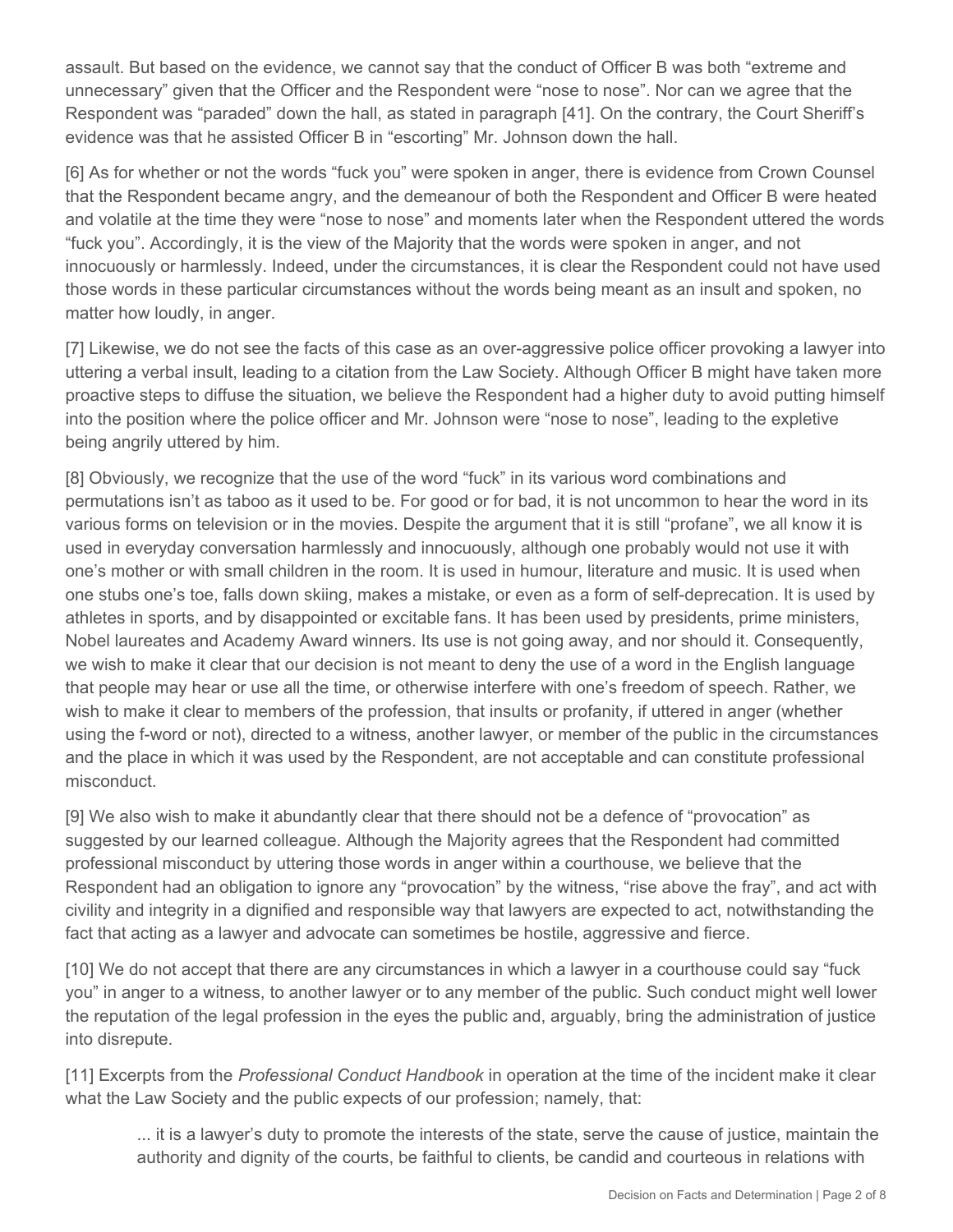other lawyers and demonstrate personal integrity.

A lawyer should treat adverse witnesses, litigants, and counsel with fairness and courtesy, refraining from all offensive personalities.

All lawyers should bear in mind that they can maintain the high traditions of the profession by steadfastly adhering to the time-honoured virtues of probity, integrity, honesty and dignity.

#### [emphasis added]

[12] Our new *Code of Professional Conduct* has similar obligations imposed on lawyers.

[13] We believe that public confidence in the administration of justice and in the legal profession may be eroded by conduct such as the Respondent's conduct in this case. We believe that a lawyer's conduct should reflect favourably on the legal profession, inspire the confidence, respect and trust of clients and of the community, avoid even the appearance of impropriety, and uphold the standards and reputation of the legal profession. The Respondent's conduct failed to meet that standard.

[14] Accordingly, it does not matter if a lawyer is provoked, or whether the lawyer has reached a breaking point or if litigation is sometimes hostile, aggressive and fierce. Saying "fuck you" to a witness, another lawyer, or a member of the public in a courthouse in an angry, insulting, hostile or belligerent manner, as the Respondent did, is totally indefensible, is always a marked departure from the standard of conduct that the Law Society expects of lawyers and, therefore, always constitutes professional misconduct.

# **CONCURRING DECISION OF DALE G. SANDERSON, QC**

# **Background**

[15] The Respondent, Martin Drew Johnson, has been cited for professional misconduct pursuant to section 38 of the *Legal Profession Act*. He admits that he said the words "fuck you" to a police officer in a corridor outside a courtroom at the courthouse in Kelowna. His remark was overheard by Crown counsel, but no one else. His remark was made at the end of a quiet corridor. At issue is whether saying "fuck you" to a witness in a proceeding within a courthouse corridor, (whether that witness was a police officer or not) is excusable in the particular circumstances of this case, namely, provocation by the police officer.

[16] The citation alleges:

On or about March 9, 2011, in the course of representing your client LP at the Kelowna Courthouse, you were involved in an altercation outside of the courtroom with B, a police officer who was also a potential witness, contrary to the Canons of Legal Ethics and Chapter 2, Rule 1 of the Professional Conduct Handbook.

Service of the citation has been admitted.

[17] For the reasons that follow, I conclude that the Respondent's conduct constitutes professional misconduct.

## **THE FACTS**

[18] On March 9, 2011, Mr. Johnson was acting as defence counsel for an accused person before the Provincial Court in Kelowna. The accused had been charged with assaulting his estranged spouse. The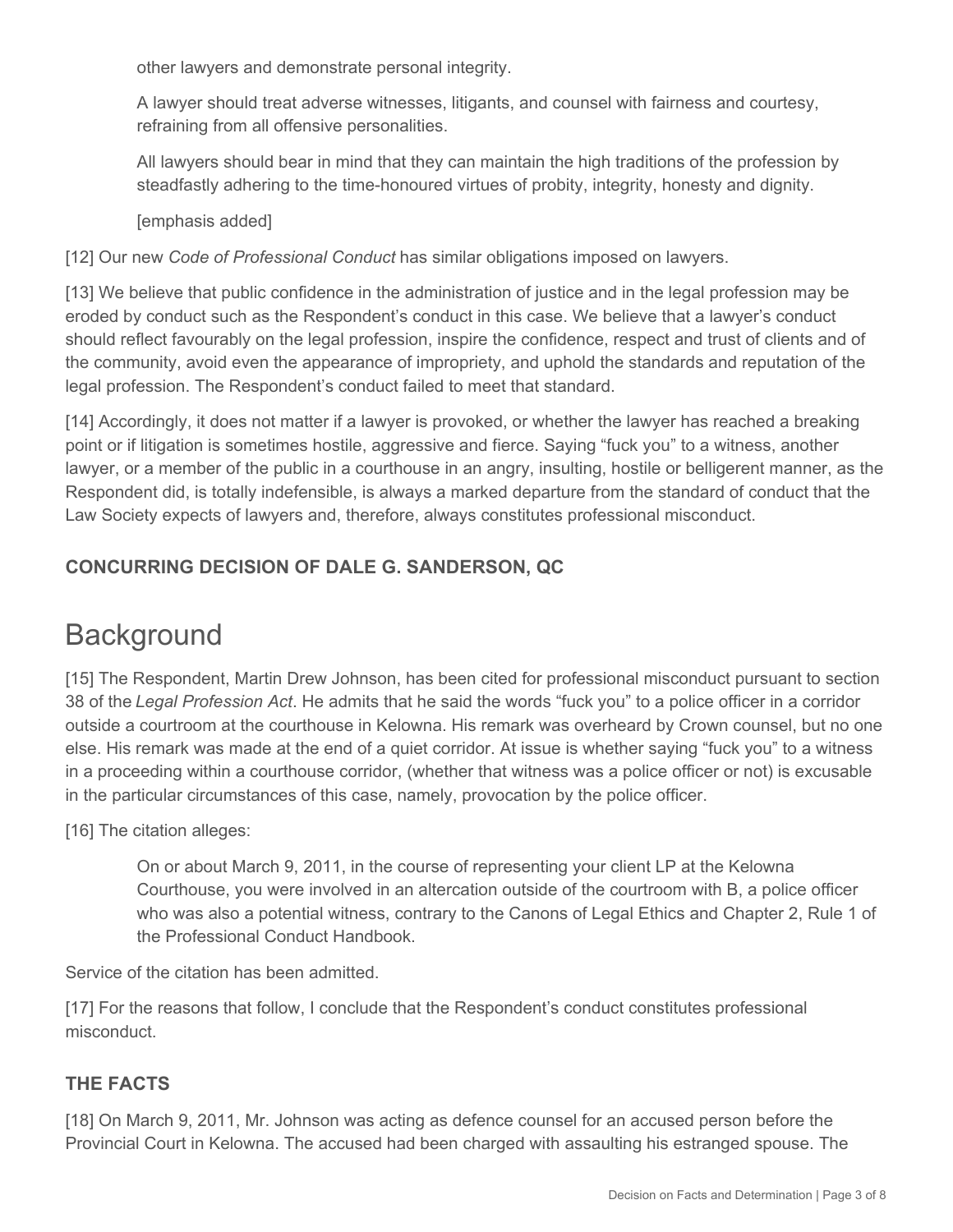trial started at approximately 2:00 pm, and the complainant gave evidence and was cross-examined by Mr. Johnson. The court proceedings adjourned for the afternoon break after that cross-examination, and Mr. Johnson and Crown counsel spoke. They agreed that an appropriate disposition for the case would be that the accused post a Peace Bond.

[19] The Crown counsel indicated that he wanted to speak to the police officer, and Mr. Johnson and Crown counsel exited the courtroom. Mr. Johnson invited the police officer and Crown counsel to discuss the possible resolution. During the discussion, Mr. Johnson advised the police officer that his client would like to attend the matrimonial home and remove some of his personal possessions. Mr. Johnson was in possession of information that some of his client's personal possessions were at risk of being stolen.

[20] When Mr. Johnson asked Officer B if he would attend the premises with his client, Officer B refused to do so. Officer B said, "It's the RCMP that will have to do it and they are not going to." Mr. Johnson then said, "On the street, the police may have the power or authority, but in the court the judge has the power."

[21] Mr. Johnson describes Officer B's manner as offensive. Crown counsel described Officer B as at first being insistent until Mr. Johnson asked him to do something he did not want to do. Crown counsel testified that Officer B then raised his voice a bit and was unyielding. He said that the discussion became heated and volatile and that they were essentially inviting each other to "fuck off". Crown counsel testified that they were standing close to each other, less than an arm's length away.

[22] Crown counsel said that Officer B was a young officer and that an older officer might have defused the situation. He said Officer B was about 30 years old. Mr. Johnson was approximately 61 at the time. He had recently undergone hip replacement surgery. Mr. Johnson testified that he is five foot nine inches tall and weighs 179 pounds. He estimated Officer B to be about six feet tall and weighing between 200 to 220 pounds.

[23] Crown counsel intervened, stepping between the two and saying words to the effect of, "This is silly." He proposed that Mr. Johnson's client provide a list of items that he wanted to retrieve from the matrimonial home, which would be given to his estranged wife. She could then advise which chattels on the list could be removed, and those that were not agreed to would be determined later by the court.

[24] This proposal was acceptable to Officer B and Mr. Johnson. Crown counsel testified that he believed this was agreeable to everybody and that Mr. Johnson turned and started walking back down the hallway. Mr. Johnson testified that he did not start walking away but rather stayed facing Officer B who was standing with his back to the wall (or window) in the corridor. It is not necessary to determine which recollection of that event is correct as it is not material for our determination of this issue. What happened next is material.

[25] Crown counsel recalls that Officer B said something to Mr. Johnson. He cannot, however, recall what was said. Mr. Johnson testified that he asked Officer B, "Did you smell the marijuana in the house when you went there?" Mr. Johnson asked this because his client had instructed him that his client's wife had called his client and asked him to come by the house. His client had been told or learned that his daughter had been seeing a person known to be a drug user and that his client's property was being stolen from the former matrimonial home. When his client arrived at the former matrimonial home, he saw a police car but went into the house anyway because of his wife's request. When he went into the house Officer B was there, and he arrested him for breach of recognizance. Mr. Johnson was instructed that his client then took Officer B to the garage and asked if he could smell the marijuana.

[26] Mr. Johnson said his question to Officer B in the courthouse on March 9, 2011 was relevant because it had to do with the second charge against his client, namely breach of recognizance. Mr. Johnson testified that Officer B then said to him, "Don't for a minute think that I don't know who you are and what you are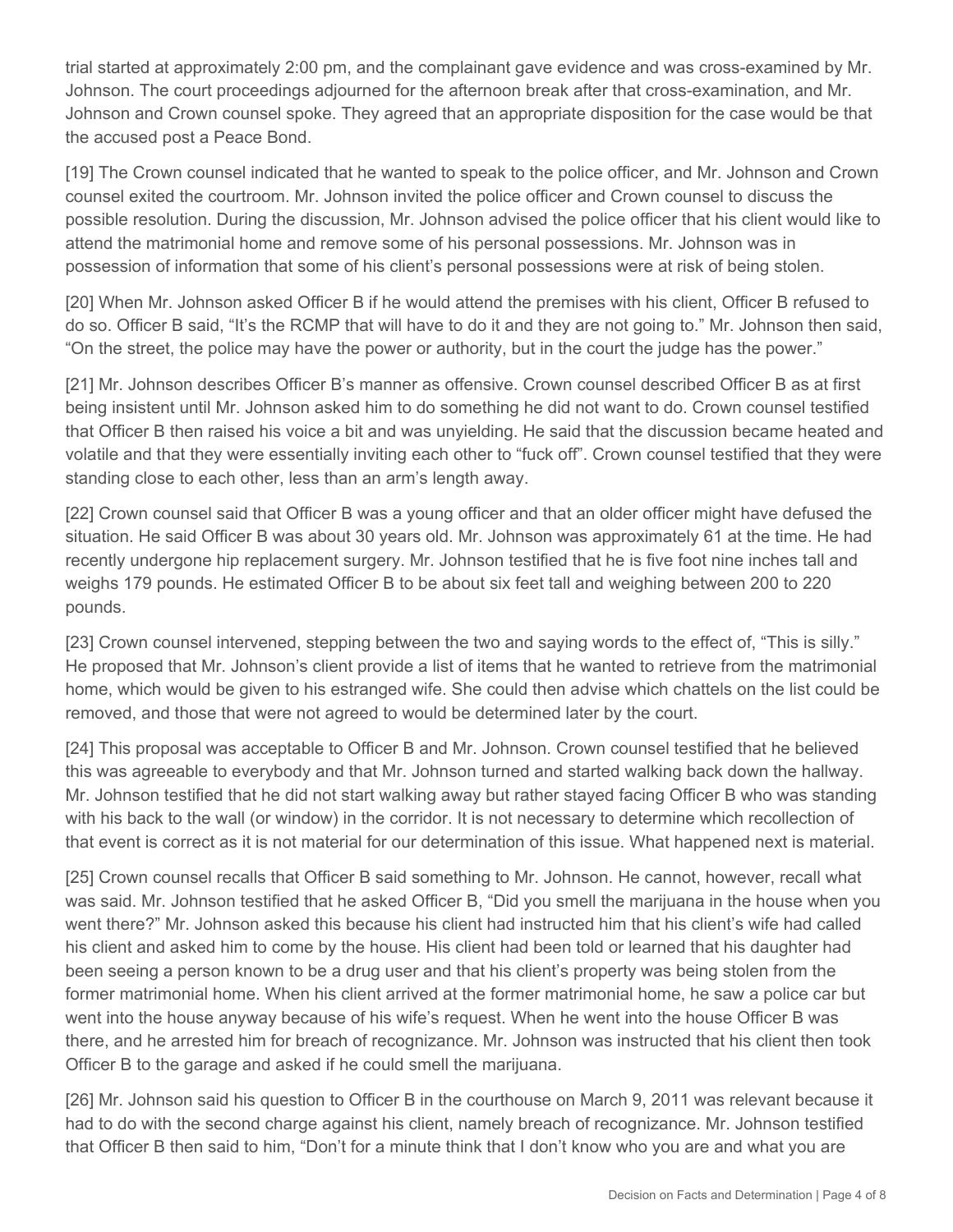about." Mr. Johnson testified that he was shocked and astonished by the remarks and he then said to Officer B "fuck you". Mr. Johnson testified that he immediately regretted what he was saying. He also testified that Officer B then approached him and they were nose to nose.

[27] Crown counsel testified that he recalled Mr. Johnson approaching Officer B. Crown counsel testified that there was only an inch or two between their faces and that Officer B said, "You don't scare me, you big shot lawyer." Crown counsel recalled that Officer B pointed out that Mr. Johnson's chest was touching his and Officer B then said, "That's assaulting a police officer."

[28] Mr. Johnson testified that he said to Officer B, "You are assaulting me." To which Officer B replied, "You haven't seen anything until you've seen an RCMP assaulted." Mr. Johnson and Crown counsel both testified that Officer B then moved into him very quickly, said that he was under arrest and very quickly grabbed Mr. Johnson's left arm and tried to spin him. Mr. Johnson was pushed or forced up against the window in the corridor and put his hands out to brace himself.

[29] Mr. Johnson had an artificial hip replacement surgery done the previous year and as a result was unable to spin around. It is apparent that a type of struggle ensued, that ended up with Mr. Johnson being pinned against the glass wall and placing his hand on the window to prevent himself from falling over. Officer B was substantially larger and younger than Mr. Johnson. Immediately a court sheriff's officer intervened to assist in the arrest. Mr. Johnson was placed in handcuffs and was taken down the hallway in front of all the people who were in the hallway. Crown counsel, who has been practising since 1974, said it was one of the most distressing things he had ever witnessed in his career.

[30] I found Crown counsel and Mr. Johnson were both honest and credible witnesses who were doing their best to recall the events. I found that Crown counsel was unable to recall certain events with clarity or certainty, and he candidly acknowledged that in his testimony. His recollection of what happened was less certain than Mr. Johnson's recollection. Where the evidence of Mr. Johnson and Crown counsel is different, I am unable to accept that Crown counsel's evidence is to be preferred because of his generally less certain recollection. The other independent observers were unable to add any evidence to assist in resolving these few differences. As the onus is on the Law Society to prove its case on a balance of probabilities, I conclude that, since I cannot say that the evidence of Crown counsel is to be preferred over the evidence of Mr. Johnson in the areas where their evidence is different, the Law Society has not proved those facts to the required standard.

[31] Based on all of the evidence I find as fact the following:

(a) the Respondent asked Officer B to attend the former matrimonial home with his client while he picked up a few of his belongings;

- (b) Officer B refused;
- (c) Officer B's demeanour was unyielding, and his voice became raised, insistent and offending;
- (d) both men became heated and volatile;
- (e) Crown counsel intervened and suggested a solution that seemed workable to both sides;
- (f) an older more experienced police officer would likely have defused the situation;

(g) after the Respondent asked Officer B if he could smell the marijuana in the house, Officer B said, "Don't for a minute think that I don't know who you are or what you are about";

(h) the Respondent was shocked by this remark, and quickly said "fuck you" to Officer B. He immediately regretted saying this;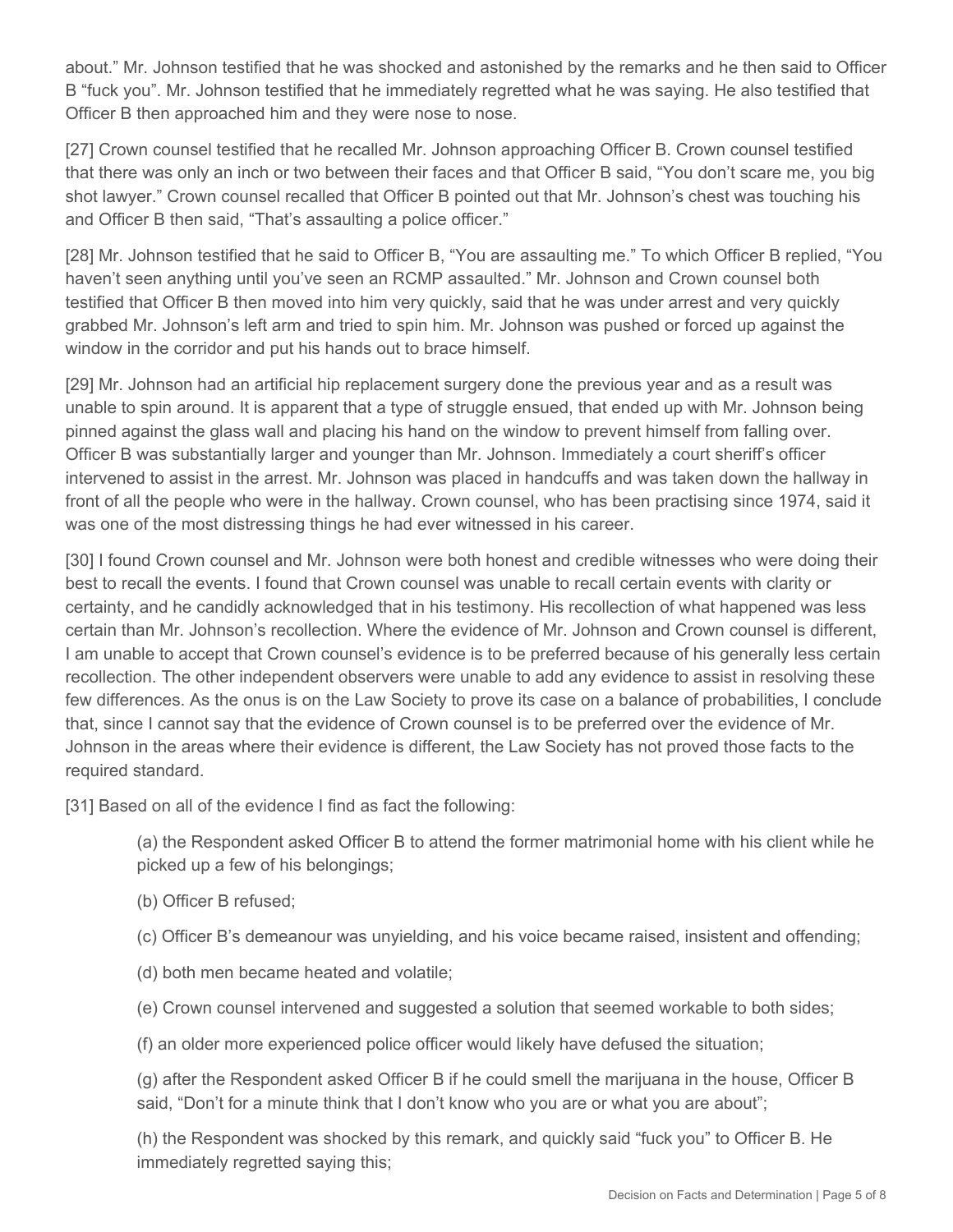(i) at this point they came very close together, almost nose to nose. Their chests or stomachs were touching;

(j) Officer B said, "You don't scare me, you big shot lawyer," and he pointed out that their chests were touching. Officer B then said, "That's assaulting a police officer";

(k) the Respondent said, "You are assaulting me," to which Officer B replied, "You haven't seen anything until you've seen an RCMP assaulted"; and

(l) Officer B then spun the Respondent around, arrested him and handcuffed him with the assistance of one of the sheriff's officers.

[32] Officer B sought to have charges laid against the Respondent for assault, and the Panel was told by counsel that the approving officer in Kelowna referred the matter to the Prince George Crown for determination if charges should be laid. Charges were ultimately not laid against the Respondent for assault or any other offence.

[33] Based on the evidence we heard, I conclude that the officer overreacted and did not have reasonable grounds to make an arrest, handcuff the Respondent and take him in to custody.

[34] The prosecutor who observed the whole incident testified that he did not think it would have been appropriate to lay assault charges against the Respondent.

[35] One of the two issues to be resolved is whether or not the Respondent physically assaulted or came into contact intentionally with Officer B. Counsel for the Law Society advised the Panel that he did not believe that the evidence could support an allegation of assault and that he was not making such an allegation.

[36] Crown counsel testified that the Respondent and Officer B were touching and that they were face to face or chest to chest, but he could not say who initiated the physical contact. The Respondent testified it was Officer B who initiated the physical contact and not him. It is important to note that Officer B did not testify. We were told that he was unable to testify because he is currently suffering from a medical condition that is unrelated to this incident.

[37] The burden is on the Law Society to prove on a balance of probabilities that the Respondent has committed professional misconduct. *Law Society of BC v. O'Neill*, 2013 LSBC 23.

[38] The Law Society has not met the burden in this case to prove that the physical contact or assault, if there was one, was initiated or caused by the Respondent. All that can be said is that there was physical contact and the Respondent testified that it was not initiated by him. I have no reason not to accept the evidence of the Respondent on this point, and I do so. Again, Officer B did not testify, which is unfortunate, given the circumstances of his arrest of the Respondent.

[39] That leaves the central issues of whether the use of discourteous and intemperate language to a witness in a courthouse constitutes professional misconduct and what effect the provocation in this case would have upon that determination. That is, does the use of rude and profane language in any circumstance constitute professional misconduct, or are there circumstances where provocation might excuse it.

[40] I am of the view that Officer B's conduct was a serious aggravating factor that caused the Respondent to say what he did. Officer B declined what appears to be a reasonable request for assistance. I find that he did so in a confrontational and aggressive manner and tone. Once the matter had been resolved by a suggestion from Crown counsel, Officer B's further remark, "Don't for a minute think I don't know who you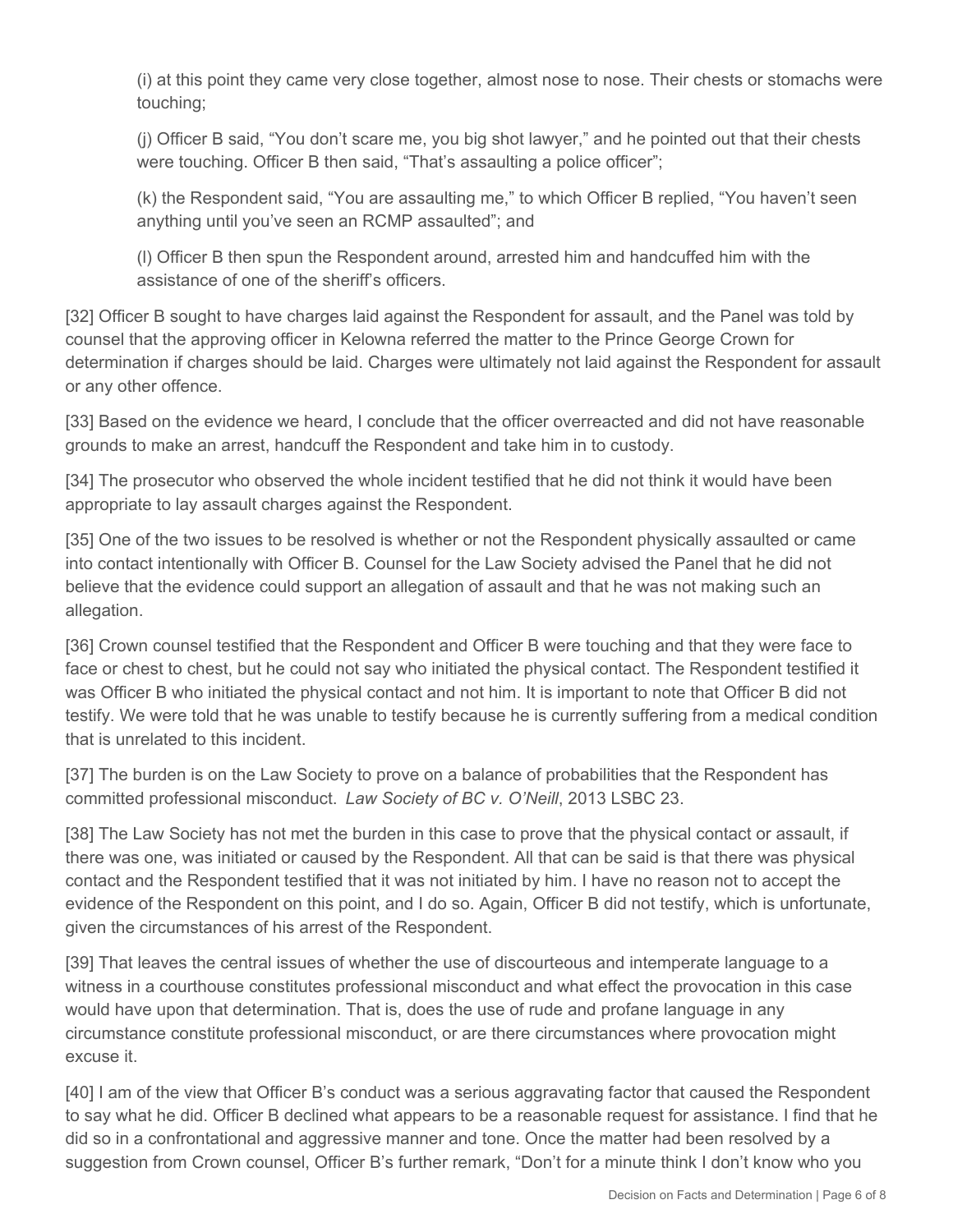are and what you are about," could be taken as a veiled threat against the Respondent. He was communicating to the Respondent that he "knew who Mr. Johnson was," potentially implying some form of reprisal. He later said, "You haven't seen anything until you have seen an RCMP assaulted." Again, this may suggest a physical threat to the Respondent, given that Officer B had just accused him of assaulting an RCMP officer. The latter remark was, however, made after the Respondent's profanity.

[41] I find that, after the Respondent spoke the profane words to Officer B, Officer B over-reacted. He initiated a fairly serious and severe physical arrest with the assistance of others, and he caused the Respondent to be handcuffed and, according to the evidence of the Respondent, paraded down the hall to a private room. I conclude that the conduct of Officer B was both extreme and unnecessary.

[42] A lawyer must, at all times, act with professionalism, restraint and courtesy. The *Professional Conduct Handbook* in force in March 2009 stated:

#### Preamble

These Canons of Legal Ethics are a general guide, and not a denial of the existence of other duties equally imperative and of other rights, though not specifically mentioned. …

In these several capacities it is a lawyer's duty to promote the interests of the state, serve the cause of justice, maintain the authority and dignity of the courts, be faithful to clients, be candid and courteous in relations with other lawyers and demonstrate personal integrity.

Chapter 1 Rule 2(1) A lawyer's conduct should at all times be characterized by candour and fairness. The lawyer should maintain toward a court or tribunal a courteous and respectful attitude and insist on similar conduct on the part of clients, at the same time discharging professional duties to clients resolutely and with self-respecting independence.

Chapter 1 Rule 3(4) A lawyer should treat adverse witnesses, litigants, and counsel with fairness and courtesy, refraining from all offensive personalities. The lawyer must not allow a client's personal feelings and prejudices to detract from the lawyer's professional duties. At the same time the lawyer should represent the client's interests resolutely and without fear of judicial disfavour or public opportunity.

Chapter 1 Rule 4(1) A lawyer's conduct towards other lawyers should be characterized by courtesy and good faith. Any ill feeling that may exist between clients or lawyers, particularly during litigation, should never be allowed to influence lawyers in their conduct and demeanour toward each other or the parties. Personal remarks or references between lawyers should be scrupulously avoided, as should quarrels between lawyers which cause delay and promote unseemly wrangling.

Chapter 1 Rule 5(6) All lawyers should bear in mind that they can maintain the high traditions of the profession by steadfastly adhering to the time-honoured virtues of probity, integrity, honesty and dignity.

[43] Similar rules have been incorporated into the current *Code of Professional Conduct for British Columbia*. See rules 2.1-4(a); 2.2-1; 2.2-2; 7.2-1; and 7.2-4. What the Law Society, through the *Code of Professional Conduct*, seeks to achieve is a practice where lawyers are courteous, respectful and act in a dignified and professional way.

[44] It is apparent from the foregoing references to the *Professional Conduct Handbook* that a lawyer must act with restraint, dignity and courtesy in dealings with the public, witnesses and other lawyers.